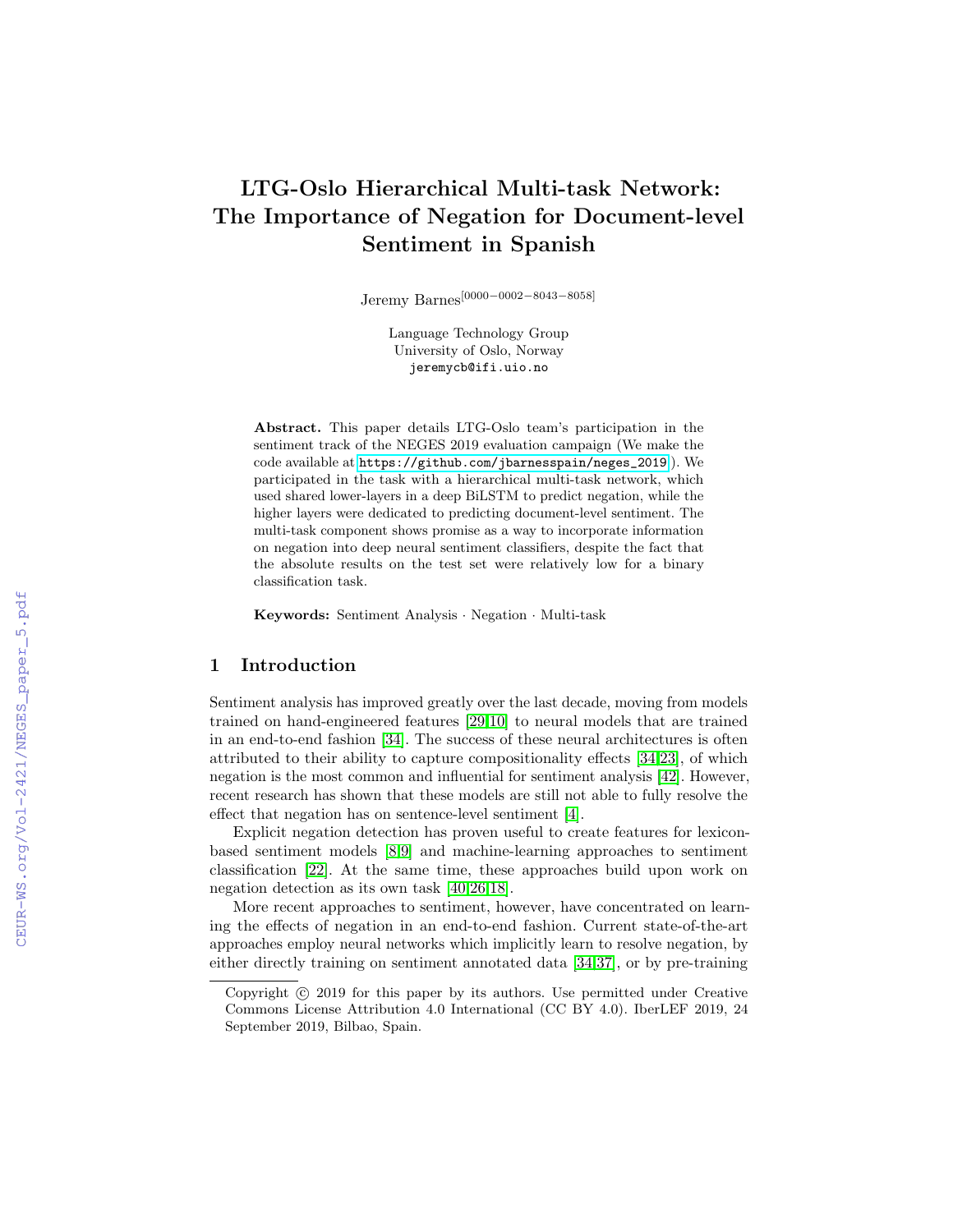the model on a language modeling task [\[31,](#page-10-0)[11\]](#page-8-0). State-of-the-art neural methods, however, have not attempted to harness explicit negation detection models and annotated negation datasets to improve results. We hypothesize that multitask learning (MTL) [\[5](#page-8-1)[,7\]](#page-8-2) is an appropriate framework to incorporate negation information into neural models.

In this paper, we propose a multi-task learning approach to explicitly incorporate negation annotated data into a neural sentiment model. We show that this approach improves the final result on the 2019 NEGES shared task [\[17\]](#page-9-0), although our model performs weakly in absolute terms.

# 2 Related Work

In this section, we briefly review previous work that is relevant to  $(i)$  attempts to use negation information in sentiment analysis,  $(ii)$  research on negation detection as a separate task, and *(iii)* multi-task learning.

## 2.1 Negation informed Sentiment Analysis

Negation is a pervasive linguistic phenomenon which has a direct effect on the sentiment of a text [\[42\]](#page-11-0). Take the following example from the SFU ReviewSP-Neg training data, where the negation cue is shown in bold and the scope is underlined.

#### Example 1.

El hotel está situado en la puerta de toledo, no está lejos del centro.

The English translation is "The hotel is located at the puerta de toledo, it is not far from the center." A sentiment classification model must be able to identify the relevant sentiment words (in this case "lejos del centro"), negation cues ("no"), and resolve the scope in order to correctly predict that this sentence expresses negative polarity. Intuitively, a sentiment model that has access to negation scope information should perform better than a non-informed version.

The first approaches to detecting negation scope for sentiment used heuristics, such as assuming all tokens between a negation cue and the next punctuation mark are in scope [\[16\]](#page-9-1). However, this simplification does not work well on noisy text, such as tweets, or texts that use more complex syntax, such as those in the political domain.

Later research showed that using machine-learning techniques to detect the scope of negation could improve both lexicon-based [\[8,](#page-8-3)[9\]](#page-8-4) and machine learning [\[22\]](#page-9-2) classification of sentiment.

## 2.2 Negation detection

Approaches to negation analysis often decompose the task into two sub-tasks, performing (i) negation cue detection, followed by (ii) scope detection.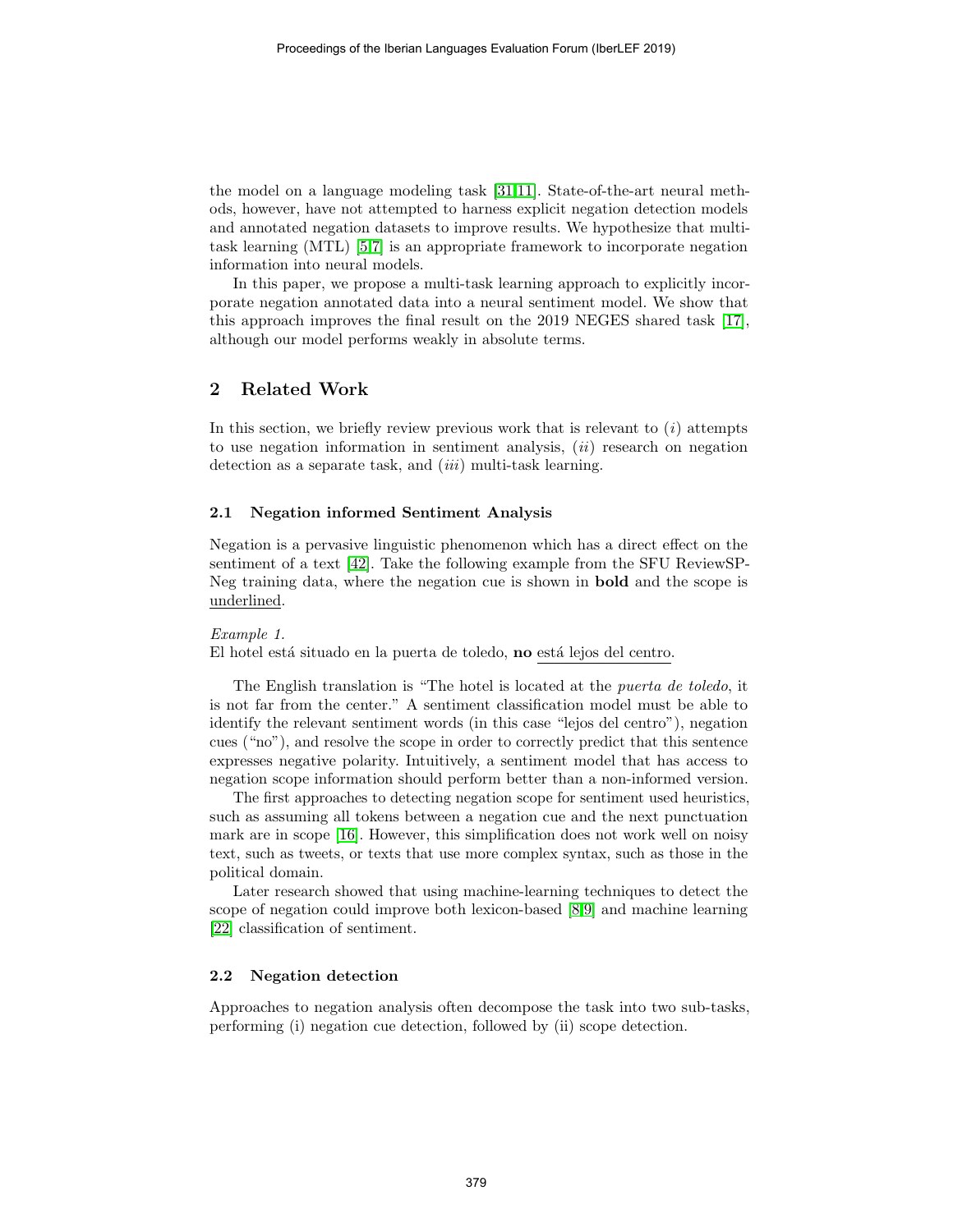Much work was done within the biomedical domain [\[25](#page-10-1)[,27,](#page-10-2)[39\]](#page-11-1) due largely to the availability of the BioScope corpus [\[40\]](#page-11-2), which is annotated for negation cues and scopes. The \*SEM shared task [\[26\]](#page-10-3) instead focused on detection of negation cues and scopes in a corpus of sentences taken from the works of Aurthur Conan Doyle.

Traditional approaches to the task of negation detection have typically employed a wide range of hand-crafted features describing a number of both lexical, morphosyntactic and even semantic properties of the text [\[33,](#page-10-4)[28,](#page-10-5)[22,](#page-9-2)[41,](#page-11-3)[12\]](#page-8-5).

More recently, research has moved towards using neural models such as CNNs [\[32\]](#page-10-6), feed-forward networks, or LSTMs [\[13\]](#page-9-3), finding that these architectures often outperform the previous methods, while requiring less hand-crafting of features.

### 2.3 Multi-task learning

Multi-task learning (MTL) is an approach to machine learning where a single model is trained simultaneously on two tasks. By restricting the search space of possible representations to those that are predictive for both tasks, we attempt to give the model a useful inductive bias [\[5\]](#page-8-1).

Hard parameter sharing [\[5\]](#page-8-1), which assumes that all layers are shared between tasks except for the final predictive layer, is the simplest way to implement a multi-task model. When the main task and auxiliary task are closely related, this approach has been shown to be an effective way to improve model performance [\[7](#page-8-2)[,30](#page-10-7)[,24,](#page-9-4)[2\]](#page-8-6). On the other hand, [\[35\]](#page-10-8) find that it is better to make predictions for low-level auxiliary tasks at lower layers of a multi-layer MTL setup. They also suggest that under the hard-parameter framework auxiliary tasks need to be sufficiently similar to the main task for MTL to improve over the single-task baseline.

In this work, we implement a multi-task learning where the lower layers of a deep neural network are shared for the main and auxiliary tasks (in our case sentiment classification and negation detection, respectively), while higher layers are allowed to adapt to the main task.

## 3 Model

We propose a *hierarchical multi-task model* (see Figure [1\)](#page-3-0) which relies on a BiLSTM to create a representation for each sentence in a document, and a second BiLSTM to aggregate these sentence representations into a full document representation. In this section, we first describe the negation submodel, then the sentiment submodel, and finally the multi-task model.

#### 3.1 Negation Model

In previous work on negation detection, it is common to model negation scope as a two step process, where first the negation cues are identified, and then negation scope is determined. However, we hypothesize that within a multi-task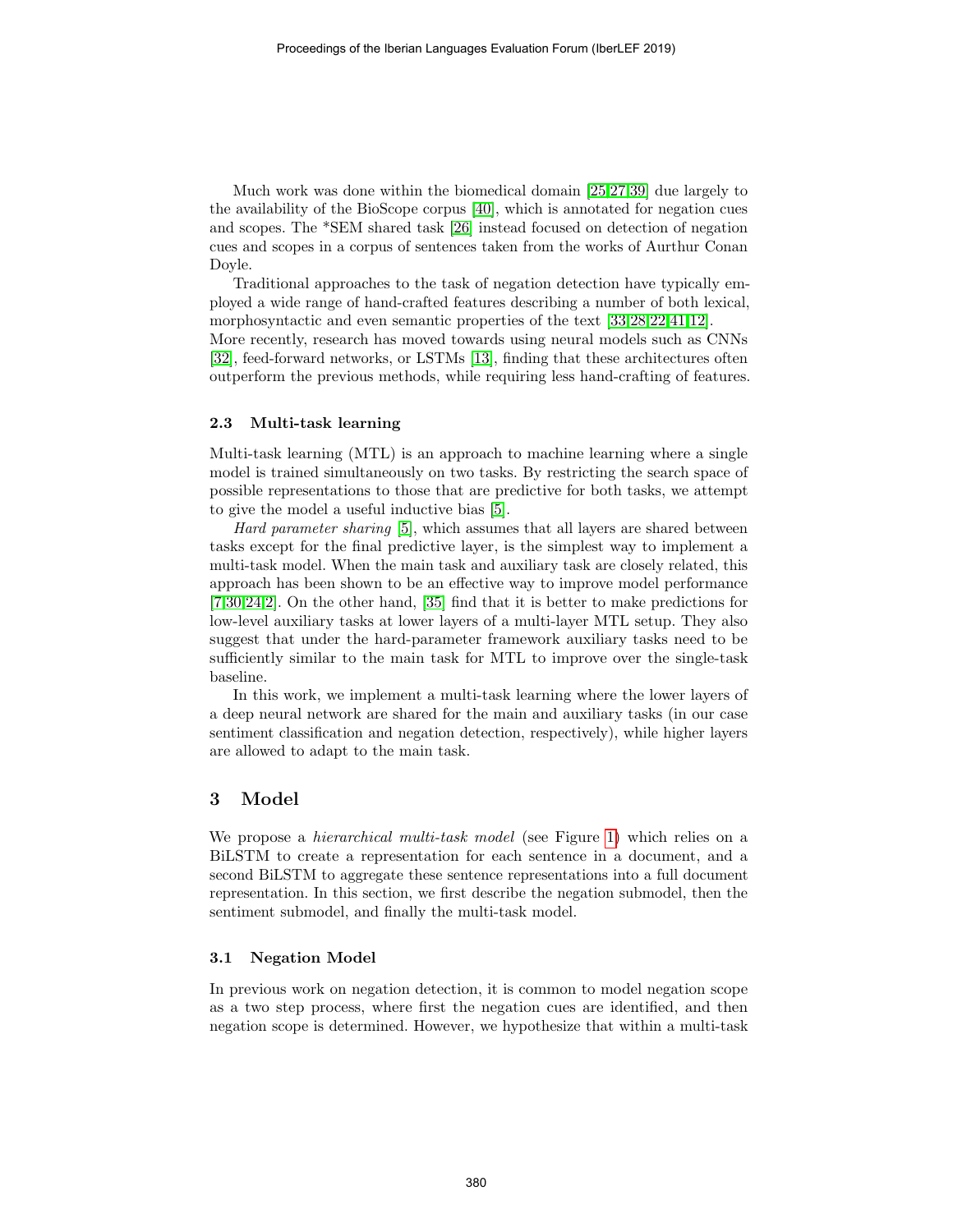<span id="page-3-0"></span>

Fig. 1: Hierarchical multi-task model. The lower BiLSTM is used both to perform sequence-tagging of negation, as well as creating sentence-level features. These features are then aggregated using a second BiLSTM layer and used for predicting the sentiment at document-level.

framework, it is more beneficial for a network to learn to both identify cues and resolve scope jointly. Therefore, we model negation as a sequence labeling task with BIO tags. In the cases where there are more than one negation scope in a sentence that overlap, we flatten these multiple representations, as shown in Figure [2.](#page-4-0) The negation model, therefore, attempts to identify all cues and all scopes in a sentence at the same time. Note that scopes can also begin before the negation cue and also be discontinuous. While this is an oversimplification of the full negation scope task, we argue that in order to classify sentiment, it is enough for a model to know which tokens are negated.

The negation model is comprised of an embedding layer which embeds the tokens for each sentence. The embeddings pass to a bidirectional Long Short-Term Memory module (BiLSTM), which creates contextualized representations of each word. A linear chain conditional random field (CRF) uses the output of the BiLSTM layer as features. We use Viterbi decoding and minimize the negative log likelihood of CRF predictions.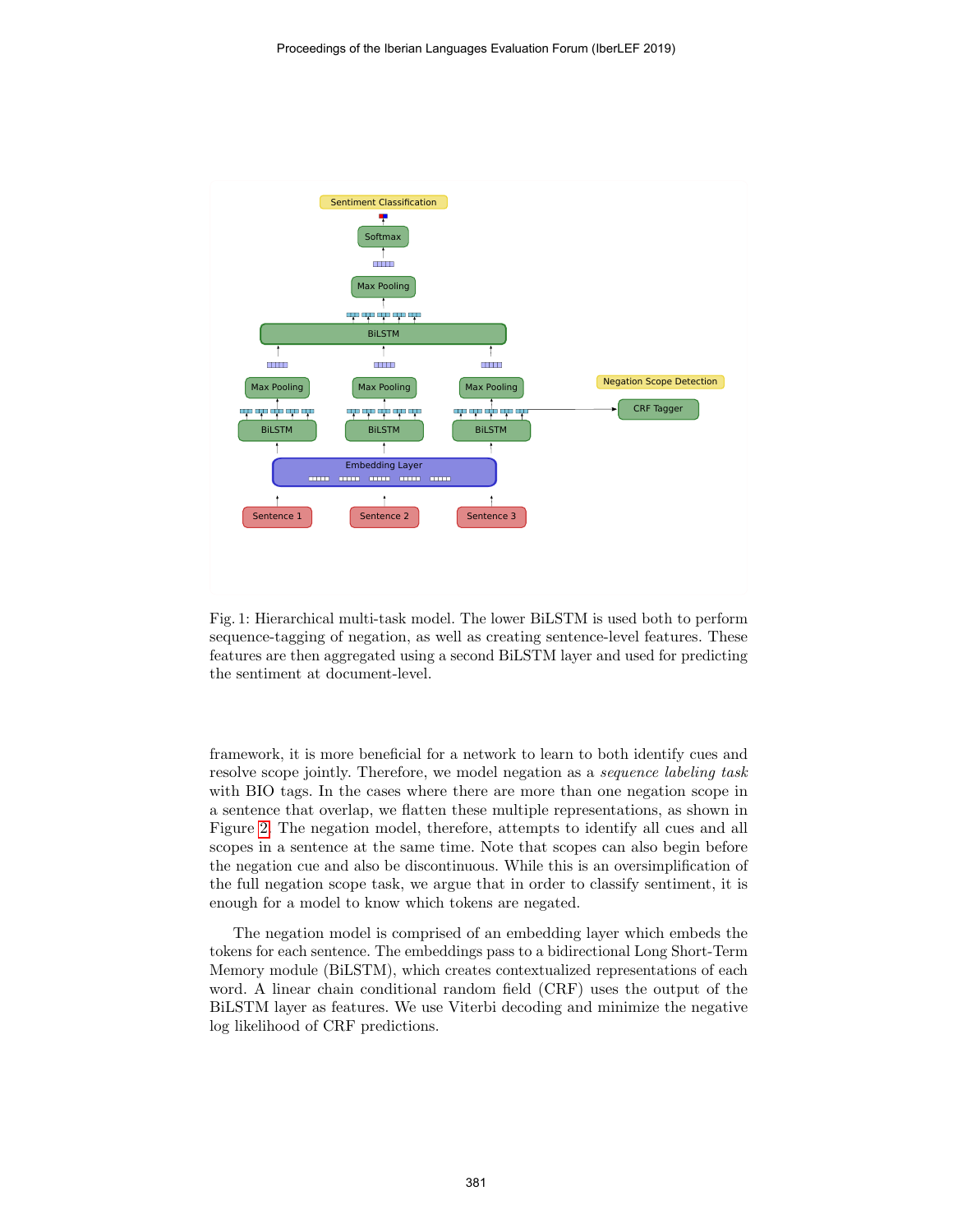<span id="page-4-0"></span>

|                                                                                | aue no |  |  | nos ayudó, y luego ni siguera llamó                       |
|--------------------------------------------------------------------------------|--------|--|--|-----------------------------------------------------------|
| negation labels: $Q$ $Q$ $CUE^1$ $N^1$ $N^1$ $Q$ $Q$ $Q$ $CUE^2$ $CUE^2$ $N^2$ |        |  |  |                                                           |
|                                                                                |        |  |  | BIO labels: 0 0 B cue B neg I neg 0 0 0 B cue I cue B neg |

Fig. 2: An example of the negation which has been converted to BIO labels. Although the example here shows two negation structures where the cue is at the beginning of the scope, there are also examples where the scope begins before the cue or is discontinuous.

## 3.2 Sentiment Model

As mentioned above, the sentiment model uses a hierarchical approach. For each sentence in a document, we first extract features with a BiLSTM. We take the max of the BiLSTM output as a representation for the sentence. This is then passed to a second BiLSTM layer, after which we again take the max. We use a softmax layer to compute the sentiment predictions for each document and minimize the cross entropy loss. As a baseline, we train a single-task sentiment model (STL) on the available sentiment data.

#### 3.3 Multi-task Model

For the hierarchical multi-task model (MTL), we train both tasks simultaneously by sequentially training the negation classification model for one full epoch and then training the sentiment model. We use Adam as an optimizer, and a dropout layer (0.3) after the embedding layer to regularize the model, as this is common for both the main and auxiliary tasks.

## 4 Experimental Setup

Given that neural models are sensitive to random initialization, we perform five runs for each model on the development data with different random seeds and report both mean accuracy and standard deviation across the five runs. As the final submission required a single prediction for each document, we take a majority vote of the five learned classifiers in order to provide an ensemble prediction.

Besides the proposed STL and MTL models, we also compare with a baseline (BOW) which uses an L2 regularized logistic regression classifier trained on a bagof-words representation of the documents. We choose the optimal C parameter on the development data.

#### 4.1 Dataset

The SFU ReviewSP-NEG dataset [\[19\]](#page-9-5) provided in the shared task contains 400 Spanish-language reviews from eight domains (books, cars, cellphones, computers,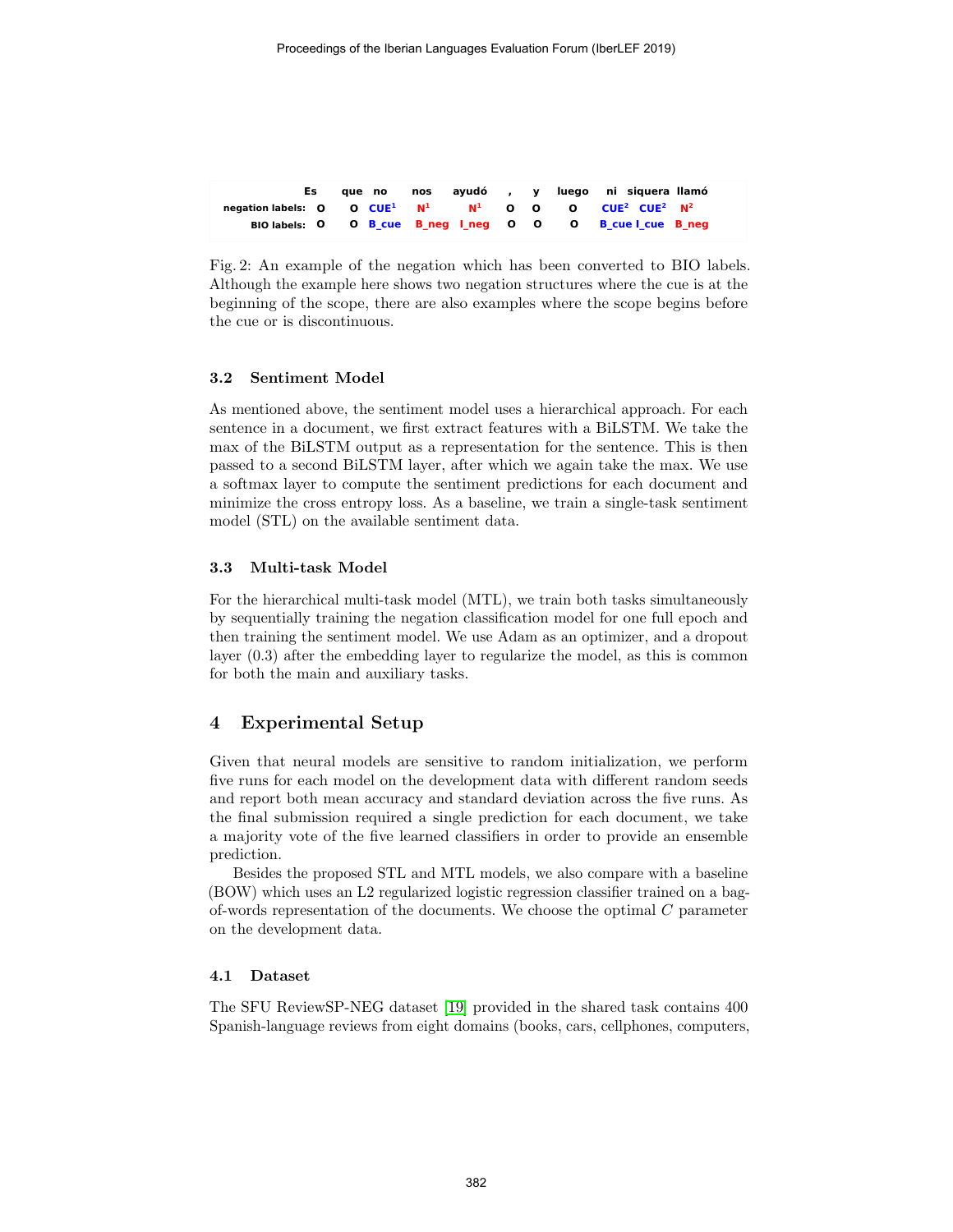hotels, movies, music, and washing machines) which also contain annotations for negation cues, negation scope, and relevance of the negation to sentiment. The participants were provided with the train and dev splits, while the test split was kept from participants until after the final results were posted. Table [1](#page-5-0) shows the statistics of the dataset.

Previous work [\[20\]](#page-9-6) reported Macro F1 score of 75.89 when using a Bayesian logistic regression classifier trained with bag-of-words features plus negation features that indicate that negation changes the polarity of the negated phrase. However, these results are not comparable to those obtained in the shared task, as the authors evaluated their model using 10-fold cross-validation and not on the test set provided by the organizers. Additionally, they had access to negation information in the test set, which participants in the shared task do not.

<span id="page-5-0"></span>Table 1: Statistics of the document-level sentiment (number of documents) and negation (number of negation structures) data provided by the organizers of the shared task.

| Task                         | Train Dev Test |      |     |
|------------------------------|----------------|------|-----|
| Document-level Sentiment 264 |                | - 56 | -80 |
| Negative Structures          | 2,733 645 949  |      |     |

#### 4.2 Model performance

As we only had access to the gold labels on the development set, we report the mean and average accuracy of all three models (BOW, STL, MTL) in Table [2.](#page-6-0) Additionally, we show the official accuracy score of the MTL model on the test set<sup>[1](#page-5-1)</sup>. BOW and STL achieve the same performance, with 71.4 accuracy on the dev set. MTL improves 1.1 percentage points over the other two models on the dev set, and reaches 66.2 accuracy on the test set. In absolute terms, the performance of all models is weak for a binary document-level classification task. This is likely due to the small number of training examples available, as well as the number of domains, which has been shown to be more problematic for machine-learning approaches than lexicon-based approaches [\[36\]](#page-10-9).

#### 4.3 Error Analysis

Given that the classification task is performed at document-level, it is often difficult to determine what exactly was the cause of a change in prediction from one model to another. Instead, Figure [3](#page-6-1) shows a relative confusion matrix of the development results, where positive numbers (dark purple) indicate that the MTL

<span id="page-5-1"></span> $^{\rm 1}$  Note that we do not have access to the gold sentiment or negation labels on the test set, so we cannot perform multiple runs, but must rely on the organizers evaluation.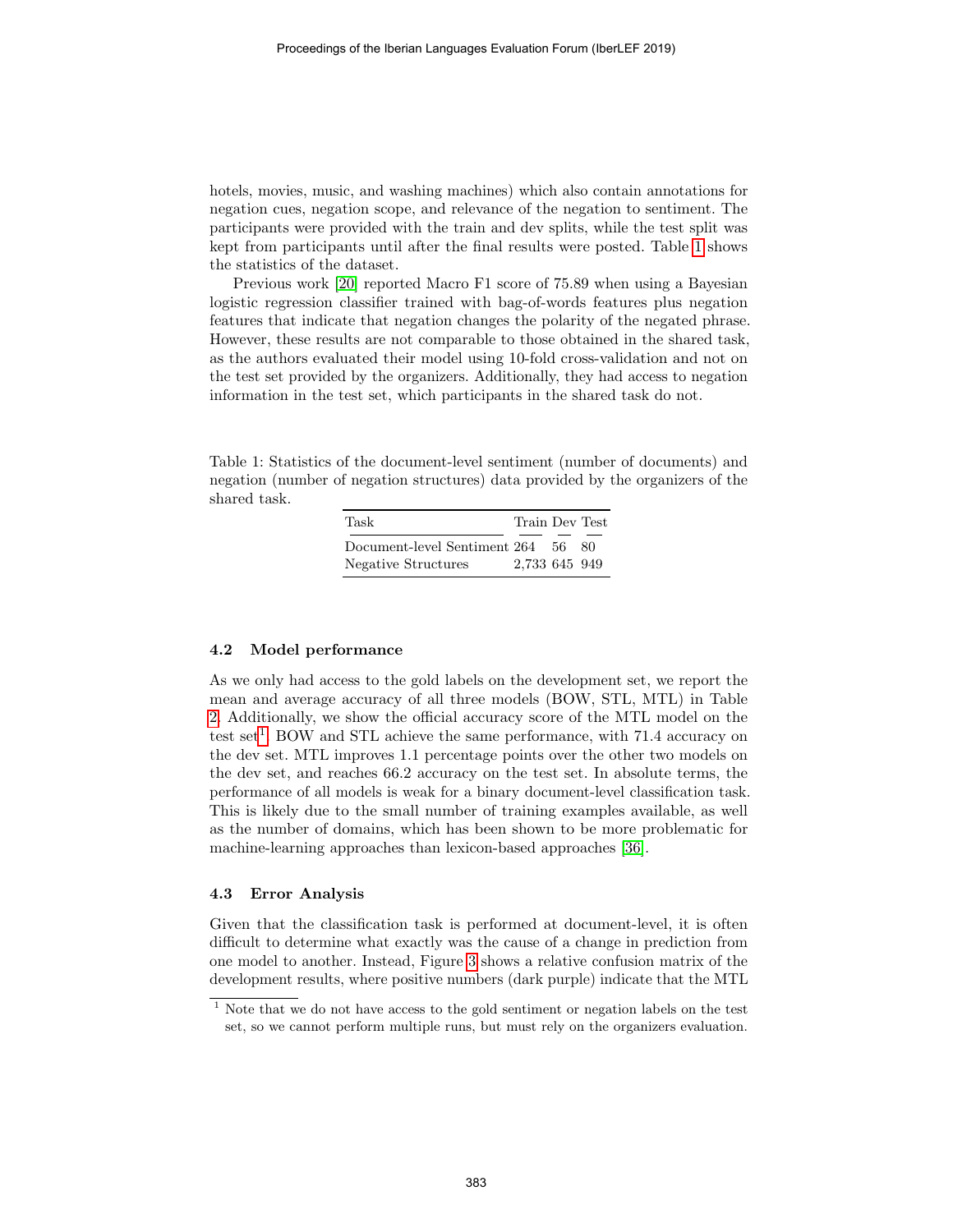<span id="page-6-0"></span>Table 2: Accuracy of the models on the development and test data. Neural models also report mean accuracy and standard deviation on the development data over five runs with different random seeds.

| Model Dev       |                     | Test |
|-----------------|---------------------|------|
| <b>BOW 71.4</b> |                     |      |
|                 | STL $71.4(5.2)$ –   |      |
|                 | MTL 72.5 (1.8) 66.2 |      |

model made more predictions in that square than the STL model and negative numbers (white) indicate fewer predictions. On the development data, the MTL model tends to help with the negative class, while adding little to the positive class. The number of negation structures per class (shown in Table [3\)](#page-7-0) shows that there are more negation structures in documents labeled with negative sentiment in the development set, which seems to corroborate the idea that the MTL model is able to use negation information to improve the results on the negative class.

<span id="page-6-1"></span>

Fig. 3: A relative confusion matrix, where positive numbers (dark purple) indicate that the MTL model made more predictions in that square that the STL model and negative numbers (white) indicate fewer predictions.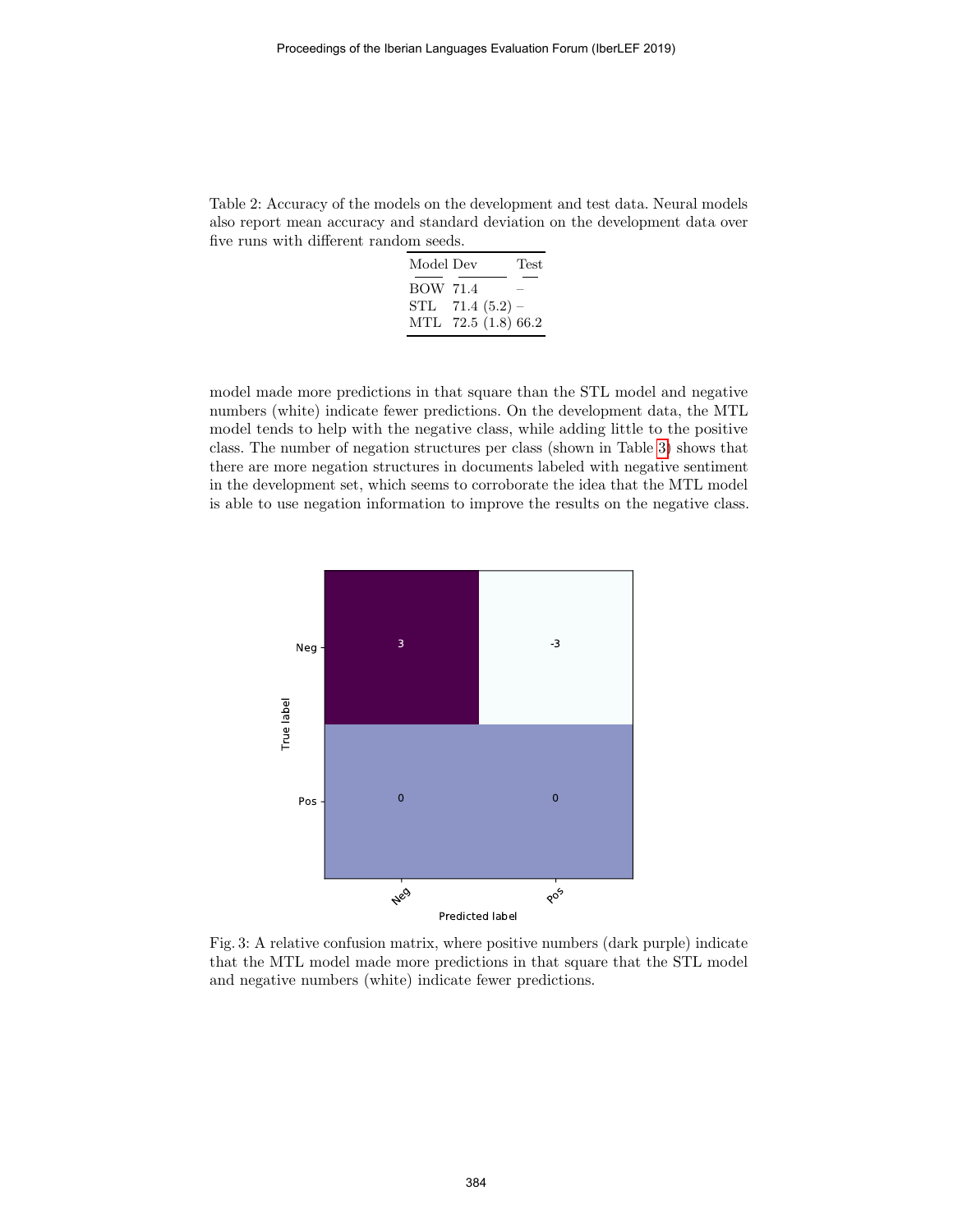<span id="page-7-0"></span>Table 3: Number of negation structures per sentiment class found in the training and development data.

|                    | Train Dev |  |
|--------------------|-----------|--|
| Positive 1,421 303 |           |  |
| Negative 1,312 342 |           |  |

# 5 Conclusion and Future Work

In this paper, we have detailed our participation in the 2019 Neges shared task. Our approach, the hierarchical multi-task negation model, did not give a strong performance in absolute numbers on the test set (66% accuracy), but does indicate that multi-task learning is an appropriate framework for incorporating negation information into sentiment models, improving from 71.4 to 72.5 accuracy on the development set.

The hierarchical RNN model used in this participation is similar to strong performing approaches at sentence-level. However, it is not clear that it is the most adequate model for document-level classification. Convolutional neural networks [\[21\]](#page-9-7) or self-attention networks [\[1\]](#page-7-1) have shown good performance for text classification and may be better models for document-level sentiment tasks.

Additionally, the small training set size for the sentiment task (271 documents) and number of domains (8) complicates the use of deep neural architectures. Lexicon-based and linear machine-learning approaches have shown to perform quite well under these circumstances [\[36,](#page-10-9)[9\]](#page-8-4). In the future, it would be interesting to use distant supervision [\[38,](#page-11-4)[15\]](#page-9-8) to augment the sentiment signal, or cross-lingual approaches [\[6,](#page-8-7)[3\]](#page-8-8) to improve the results.

In this work we have only explored using a sequence-labeling approach to negation scope. It would be interesting to incorporate state-of-the-art negation scope models [\[14\]](#page-9-9) into a multi-task setup.

Finally, the SFU ReviewSP-NEG dataset has several additional levels of annotation, *i.e.* if a negation structure changes the polarity of the tokens in scope or the final polarity after negation. Future work should explore the use of this information further.

# Acknowledgements

This work has been carried out as part of the SANT project, funded by the Research Council of Norway (grant number 270908).

# References

<span id="page-7-1"></span>1. Ambartsoumian, A., Popowich, F.: Self-Attention: A Better Building Block for Sentiment Analysis Neural Network Classifiers. In: Proceedings of the 9th Workshop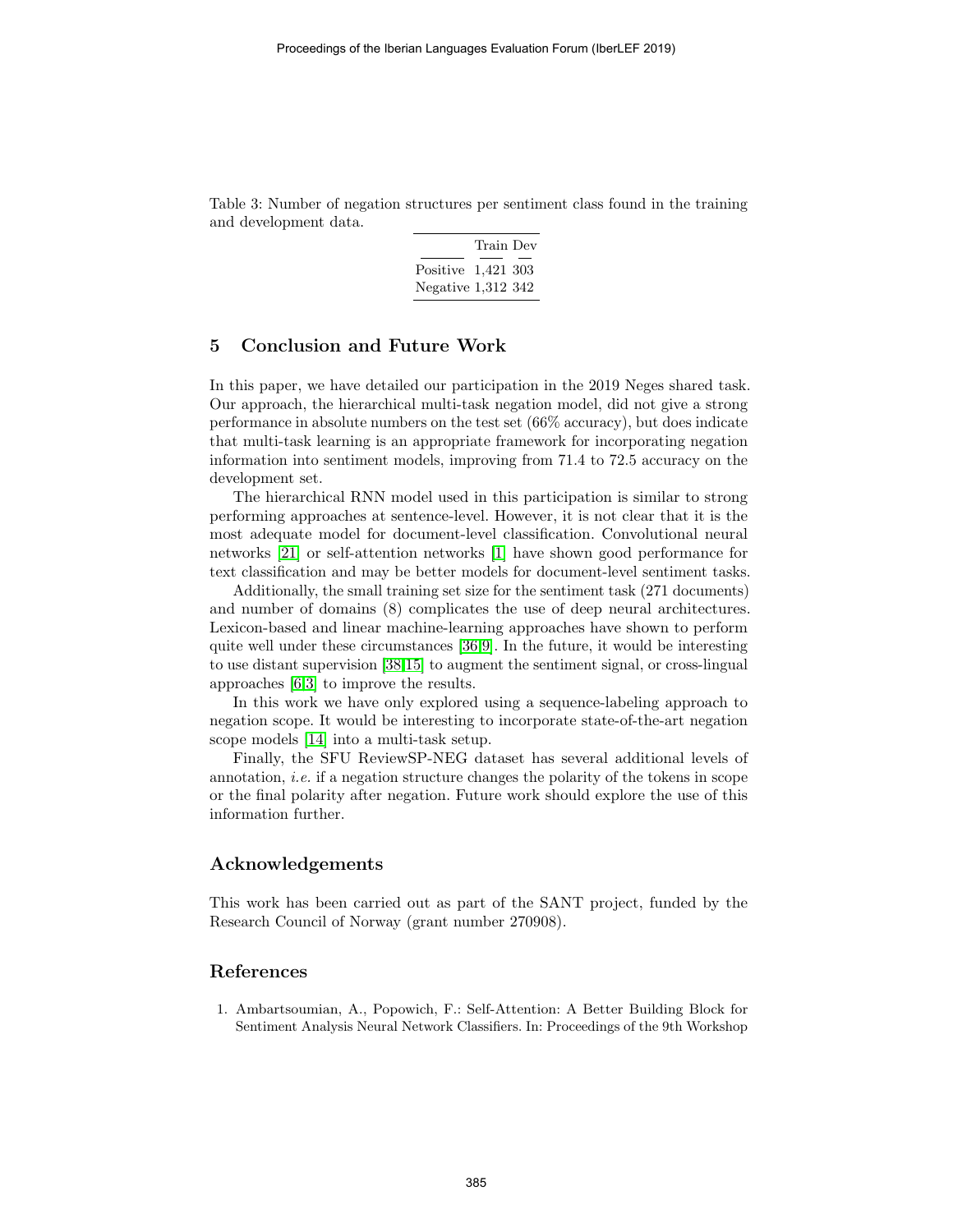on Computational Approaches to Subjectivity, Sentiment and Social Media Analysis. pp. 130–139. Association for Computational Linguistics (2018), [http://aclweb.](http://aclweb.org/anthology/W18-6219) [org/anthology/W18-6219](http://aclweb.org/anthology/W18-6219)

- <span id="page-8-6"></span>2. Augenstein, I., Ruder, S., Søgaard, A.: Multi-Task Learning of Pairwise Sequence Classification Tasks over Disparate Label Spaces. In: Proceedings of the 2018 Conference of the North American Chapter of the Association for Computational Linguistics: Human Language Technologies, Volume 1 (Long Papers). pp. 1896–1906. Association for Computational Linguistics (2018). [https://doi.org/10.18653/v1/N18-](https://doi.org/10.18653/v1/N18-1172) [1172,](https://doi.org/10.18653/v1/N18-1172) <http://aclweb.org/anthology/N18-1172>
- <span id="page-8-8"></span>3. Barnes, J., Klinger, R., Schulte im Walde, S.: Bilingual Sentiment Embeddings: Joint Projection of Sentiment Across Languages. In: Proceedings of the 56th Annual Meeting of the Association for Computational Linguistics (Volume 1: Long Papers). pp. 2483–2493. Association for Computational Linguistics (2018), <http://aclweb.org/anthology/P18-1231>
- 4. Barnes, J., Øvrelid, L., Velldal, E.: Sentiment Analysis is Not Solved!: Assessing and Probing Sentiment Classifiers. In: Proceedings of the 2018 EMNLP Workshop BlackboxNLP: Analyzing and Interpreting Neural Networks for NLP. p. to appear. Association for Computational Linguistics, Florence, Italy (2019)
- <span id="page-8-1"></span>5. Caruana, R.: Multitask Learning: A Knowledge-Based Source of Inductive Bias. In: Proceedings of the Tenth International Conference on Machine Learning. pp. 41–48. Morgan Kaufmann (1993)
- <span id="page-8-7"></span>6. Chen, X., Athiwaratkun, B., Sun, Y., Weinberger, K.Q., Cardie, C.: Adversarial Deep Averaging Networks for Cross-Lingual Sentiment Classification. CoRR abs/1606.01614 (2016), <http://arxiv.org/abs/1606.01614>
- <span id="page-8-2"></span>7. Collobert, R., Weston, J., Bottou, L., Karlen, M., Kavukcuoglu, K., Kuksa, P.: Natural Language Processing (almost) from Scratch. Journal of Machine Learning Research 12, 2493–2537 (2011)
- <span id="page-8-3"></span>8. Councill, I., McDonald, R., Velikovich, L.: What's Great and What's not: Learning to Classify the Scope of Negation for Improved Sentiment Analysis. In: Proceedings of the Workshop on Negation and Speculation in Natural Language Processing. pp. 51–59. University of Antwerp, Uppsala, Sweden (Jul 2010), [https://www.aclweb.](https://www.aclweb.org/anthology/W10-3110) [org/anthology/W10-3110](https://www.aclweb.org/anthology/W10-3110)
- <span id="page-8-4"></span>9. Cruz, N.P., Taboada, M., Mitkov, R.: A Machine-learning Approach to Negation and Speculation Detection for Sentiment Analysis. Journal of the Association for Information Science and Technology  $67(9)$ ,  $2118-2136$  (2016). [https://doi.org/10.1002/asi.23533,](https://doi.org/10.1002/asi.23533) [https://onlinelibrary.wiley.com/doi/abs/](https://onlinelibrary.wiley.com/doi/abs/10.1002/asi.23533) [10.1002/asi.23533](https://onlinelibrary.wiley.com/doi/abs/10.1002/asi.23533)
- 10. Das, S.R., Chen, M.Y.: Yahoo! For Amazon: Sentiment Extraction from Small Talk on the Web. Management Science 53(9), 1375–1388 (Sep 2007). [https://doi.org/10.1287/mnsc.1070.0704,](https://doi.org/10.1287/mnsc.1070.0704) [http://dx.doi.org/10.1287/](http://dx.doi.org/10.1287/mnsc.1070.0704) [mnsc.1070.0704](http://dx.doi.org/10.1287/mnsc.1070.0704)
- <span id="page-8-0"></span>11. Devlin, J., Chang, M.W., Lee, K., Toutanova, K.: BERT: Pre-training of Deep Bidirectional Transformers for Language Understanding. In: Proceedings of the 2019 Conference of the North American Chapter of the Association for Computational Linguistics: Human Language Technologies, Volume 1 (Long and Short Papers). pp. 4171–4186. Association for Computational Linguistics, Minneapolis, Minnesota (Jun 2019), <https://www.aclweb.org/anthology/N19-1423>
- <span id="page-8-5"></span>12. Enger, M., Velldal, E., Øvrelid, L.: An Open-source Tool for Negation Detection: a Maximum-margin Approach. In: Proceedings of the EACL workshop on Computational Semantics Beyond Events and Roles (SemBEaR). pp. 64–69. Valencia, Spain (2017)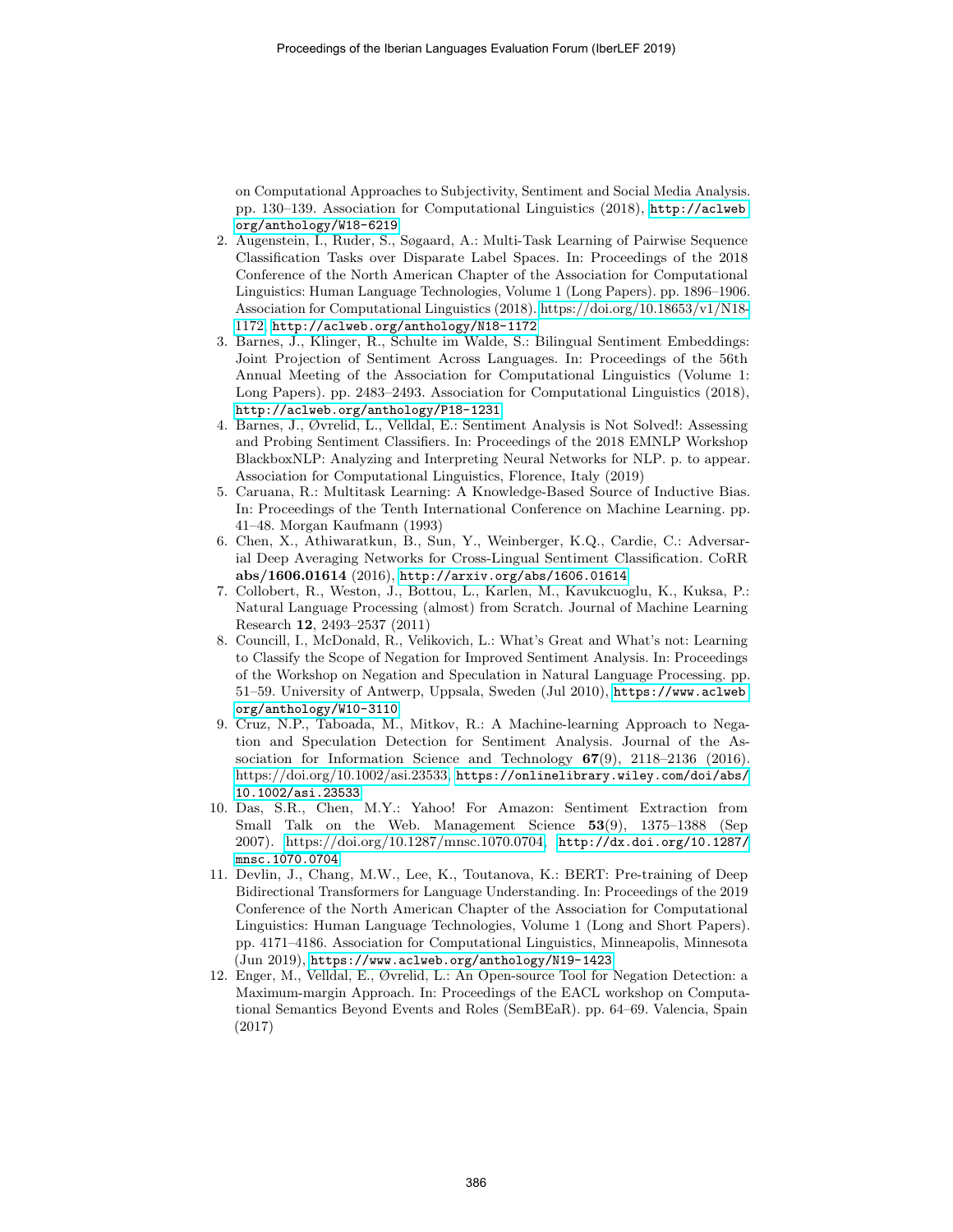- <span id="page-9-3"></span>13. Fancellu, F., Lopez, A., Webber, B.: Neural Networks For Negation Scope Detection. In: Proceedings of the 54th Annual Meeting of the Association for Computational Linguistics (Volume 1: Long Papers). pp. 495–504. Association for Computational Linguistics, Berlin, Germany (Aug 2016). [https://doi.org/10.18653/v1/P16-1047,](https://doi.org/10.18653/v1/P16-1047) <https://www.aclweb.org/anthology/P16-1047>
- <span id="page-9-9"></span>14. Fancellu, F., Lopez, A., Webber, B., He, H.: Detecting Negation Scope is Easy, except when it isn't. In: Proceedings of the 15th Conference of the European Chapter of the Association for Computational Linguistics: Volume 2, Short Papers. pp. 58–63. Association for Computational Linguistics, Valencia, Spain (Apr 2017), <https://www.aclweb.org/anthology/E17-2010>
- <span id="page-9-8"></span>15. Felbo, B., Mislove, A., Søgaard, A., Rahwan, I., Lehmann, S.: Using Millions of Emoji Occurrences to Learn Any-domain Representations for Detecting Sentiment, Emotion and Sarcasm. In: Proceedings of the 2017 Conference on Empirical Methods in Natural Language Processing. pp. 1615–1625. Association for Computational Linguistics, Copenhagen, Denmark (Sep 2017). [https://doi.org/10.18653/v1/D17-](https://doi.org/10.18653/v1/D17-1169) [1169,](https://doi.org/10.18653/v1/D17-1169) <https://www.aclweb.org/anthology/D17-1169>
- <span id="page-9-1"></span>16. Hu, M., Liu, B.: Mining Opinion Features in Customer Reviews. In: Proceedings of the 10th ACM SIGKDD International Conference on Knowledge Discovery and Data Mining (KDD 2004). pp. 168–177 (2004)
- <span id="page-9-0"></span>17. Jiménez-Zafra, S.M., Cruz Díaz, N.P., Morante, R., Martín-Valdivia, M.T.: NEGES 2019 Task: Negation in Spanish. In: Proceedings of the Iberian Languages Evaluation Forum (IberLEF 2019). CEUR Workshop Proceedings, CEUR-WS, Bilbao, Spain (2019)
- 18. Jiménez-Zafra, S.M., Díaz, N.P.C., Morante, R., Martín-Valdivia, M.T.: NEGES 2018: Workshop on Negation in Spanish. Procesamiento del Lenguaje Natural 62, 21–28 (2019)
- <span id="page-9-5"></span>19. Jiménez-Zafra, S.M., Taulé, M., Martín-Valdivia, M.T., Ureña-López, L.A., Martí, M.A.: SFU ReviewSP-NEG: a Spanish Corpus Annotated with Negation for Sentiment Analysis. A Typology of Negation Patterns. Language Resources and Evaluation 52(2), 533–569 (Jun 2018)
- <span id="page-9-6"></span>20. Jiménez-Zafra, S.M., Martín-Valdivia, M.T., Molina-González, M.D., Ureña-López, L.A.: Relevance of the SFU ReviewSP-NEG Corpus Annotated with the Scope of Negation for Supervised Polarity Classification in Spanish. Information Processing & Management 54(2), 240 – 251 (2018). [https://doi.org/https://doi.org/10.1016/j.ipm.2017.11.007,](https://doi.org/https://doi.org/10.1016/j.ipm.2017.11.007) <http://www.sciencedirect.com/science/article/pii/S0306457317306258>
- <span id="page-9-7"></span>21. Kim, Y.: Convolutional Neural Networks for Sentence Classification. In: Proceedings of the 2014 Conference on Empirical Methods in Natural Language Processing (EMNLP) (2014)
- <span id="page-9-2"></span>22. Lapponi, E., Read, J., Øvrelid, L.: Representing and Resolving Negation for Sentiment Analysis. In: Proceedings of the 2012 IEEE 12th International Conference on Data Mining Workshops. pp. 687–692. ICDMW '12, IEEE Computer Society, Washington, DC, USA (2012). [https://doi.org/10.1109/ICDMW.2012.23,](https://doi.org/10.1109/ICDMW.2012.23) <https://doi.org/10.1109/ICDMW.2012.23>
- 23. Linzen, T., Dupoux, E., Goldberg, Y.: Assessing the Ability of LSTMs to Learn Syntax-Sensitive Dependencies. Transactions of the Association for Computational Linguistics 4, 521–535 (2016). [https://doi.org/10.1162/tacl](https://doi.org/10.1162/tacl_a_00115)<sub>a0</sub>0115, [https://www.](https://www.aclweb.org/anthology/Q16-1037) [aclweb.org/anthology/Q16-1037](https://www.aclweb.org/anthology/Q16-1037)
- <span id="page-9-4"></span>24. Martínez Alonso, H., Plank, B.: When is Multitask Learning Effective? Semantic Sequence Prediction under Varying Data Conditions. In: Proceedings of the 15th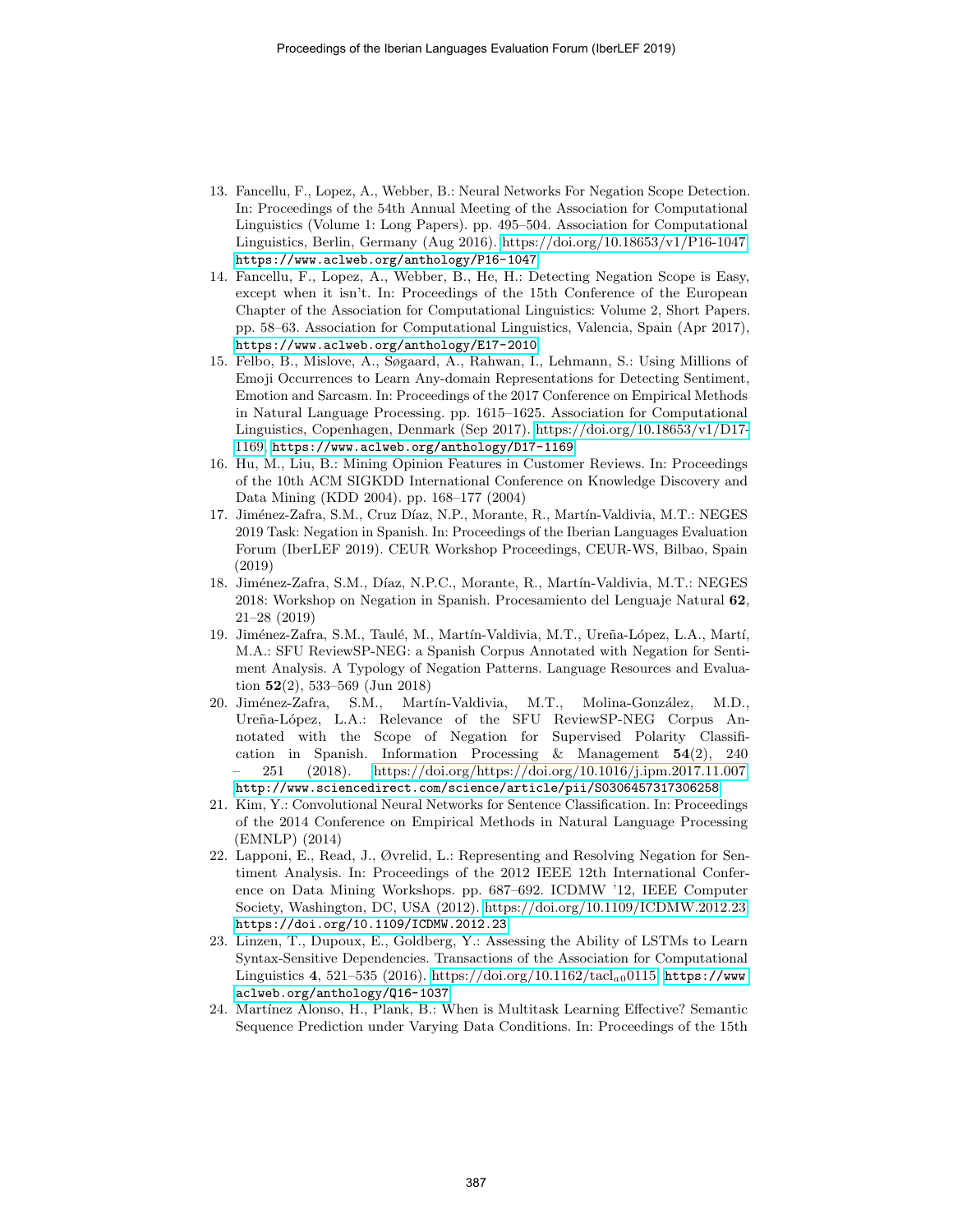Conference of the European Chapter of the Association for Computational Linguistics: Volume 1, Long Papers. pp. 44–53. Association for Computational Linguistics (2017), <http://aclweb.org/anthology/E17-1005>

- <span id="page-10-1"></span>25. Morante, R., Liekens, A., Daelemans, W.: Learning the Scope of Negation in Biomedical Texts. In: Proceedings of the Conference on Empirical Methods in Natural Language Processing (EMNLP) (2008)
- <span id="page-10-3"></span>26. Morante, R., Blanco, E.: \*SEM 2012 Shared Task: Resolving the Scope and Focus of Negation. In: \*SEM 2012: The First Joint Conference on Lexical and Computational Semantics – Volume 1: Proceedings of the main conference and the shared task, and Volume 2: Proceedings of the Sixth International Workshop on Semantic Evaluation  $(SemEval 2012)$ . pp. 265–274. Association for Computational Linguistics, Montréal, Canada (7-8 Jun 2012), <https://www.aclweb.org/anthology/S12-1035>
- <span id="page-10-2"></span>27. Morante, R., Daelemans, W.: A Metalearning Approach to Processing the Scope of Negation. In: Proceedings of the Thirteenth Conference on Computational Natural Language Learning (CoNLL) (2009)
- <span id="page-10-5"></span>28. Packard, W., Bender, E.M., Read, J., Oepen, S., Dridan, R.: Simple Negation Scope Resolution through Deep Parsing: A Semantic Solution to a Semantic Problem. In: Proceedings of the 52nd Annual Meeting of the Association for Computational Linguistics (2014)
- 29. Pang, B., Lee, L., Vaithyanathan, S.: Thumbs up? Sentiment Classification using Machine Learning Techniques. In: Proceedings of the ACL-02 Conference on Empirical methods in natural language processing-Volume 10. pp. 79–86. Association for Computational Linguistics (2002)
- <span id="page-10-7"></span>30. Peng, N., Dredze, M.: Multi-task Domain Adaptation for Sequence Tagging. In: Proceedings of the 2nd Workshop on Representation Learning for NLP. pp. 91–100. Association for Computational Linguistics, Vancouver, Canada  $(Aug 2017)$ . [https://doi.org/10.18653/v1/W17-2612,](https://doi.org/10.18653/v1/W17-2612) [https://www.aclweb.org/](https://www.aclweb.org/anthology/W17-2612) [anthology/W17-2612](https://www.aclweb.org/anthology/W17-2612)
- <span id="page-10-0"></span>31. Peters, M., Neumann, M., Iyyer, M., Gardner, M., Clark, C., Lee, K., Zettlemoyer, L.: Deep Contextualized Word Representations. In: Proceedings of the 2018 Conference of the North American Chapter of the Association for Computational Linguistics: Human Language Technologies, Volume 1 (Long Papers). pp. 2227–2237. Association for Computational Linguistics (2018). [https://doi.org/10.18653/v1/N18-1202,](https://doi.org/10.18653/v1/N18-1202) [http:](http://aclweb.org/anthology/N18-1202) [//aclweb.org/anthology/N18-1202](http://aclweb.org/anthology/N18-1202)
- <span id="page-10-6"></span>32. Qian, Z., Li, P., Zhu, Q., Zhou, G., Luo, Z., Luo, W.: Speculation and Negation Scope Detection via Convolutional Neural Networks. In: The 2016 Conference on Empirical Methods in Natural Language Processing (2016)
- <span id="page-10-4"></span>33. Read, J., Velldal, E., Øvrelid, L., Oepen, S.: UiO1: Constituent-Based Discriminative Ranking for Negation Resolution. In: Proceedings of the First Joint Conference on Lexical and Computational Semantics (\*SEM). Montreal (2012)
- 34. Socher, R., Perelygin, A., Wu, J., Chuang, J., Manning, C., Ng, A., Potts, C.: Recursive Deep Models for Semantic Compositionality over a Sentiment Treebank. Proceedings of the EMNLP 2013 pp. 1631–1642 (2013)
- <span id="page-10-8"></span>35. Søgaard, A., Goldberg, Y.: Deep Multi-task Learning with Low Level Tasks Supervised at Lower Layers. In: Proceedings of the 54th Annual Meeting of the Association for Computational Linguistics (Volume 2: Short Papers). pp. 231–235. Association for Computational Linguistics (2016). [https://doi.org/10.18653/v1/P16-2038,](https://doi.org/10.18653/v1/P16-2038) <http://aclweb.org/anthology/P16-2038>
- <span id="page-10-9"></span>36. Taboada, M., Brooke, J., Tofiloski, M., Voll, K., Stede, M.: Lexicon-based Methods for Sentiment Analysis. Computational Linguistics 37(2), 267–307 (Jun